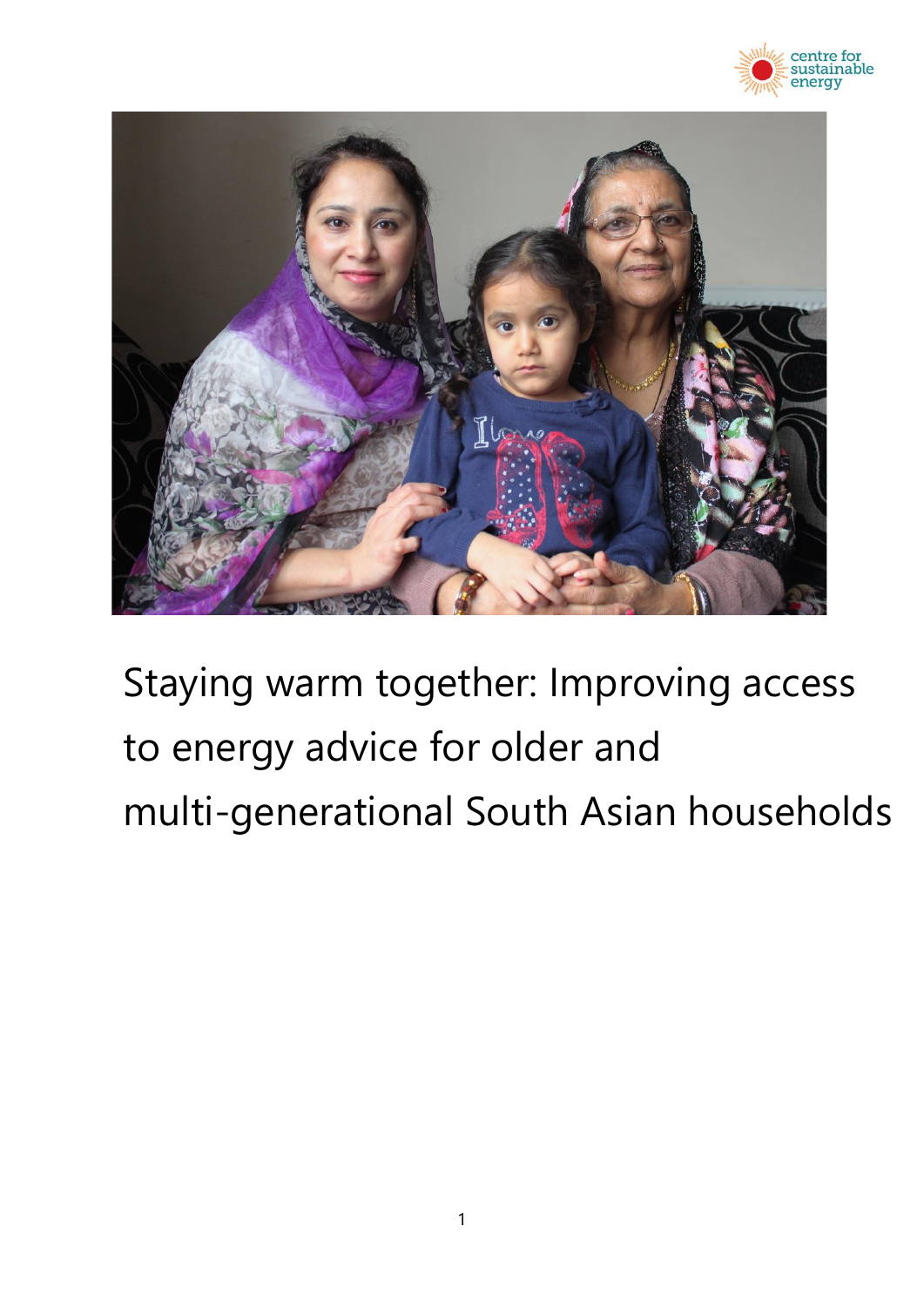# **Research report by**

Centre for Sustainable Energy

# **February 2022**

By Nicky Hodges, Lydia Schmidt and Dr Sarah Becker

Centre for Sustainable Energy St James Court, St James Parade, Bristol BS1 3LH 0117 934 1400 | Charity 298740 | Company 02219673





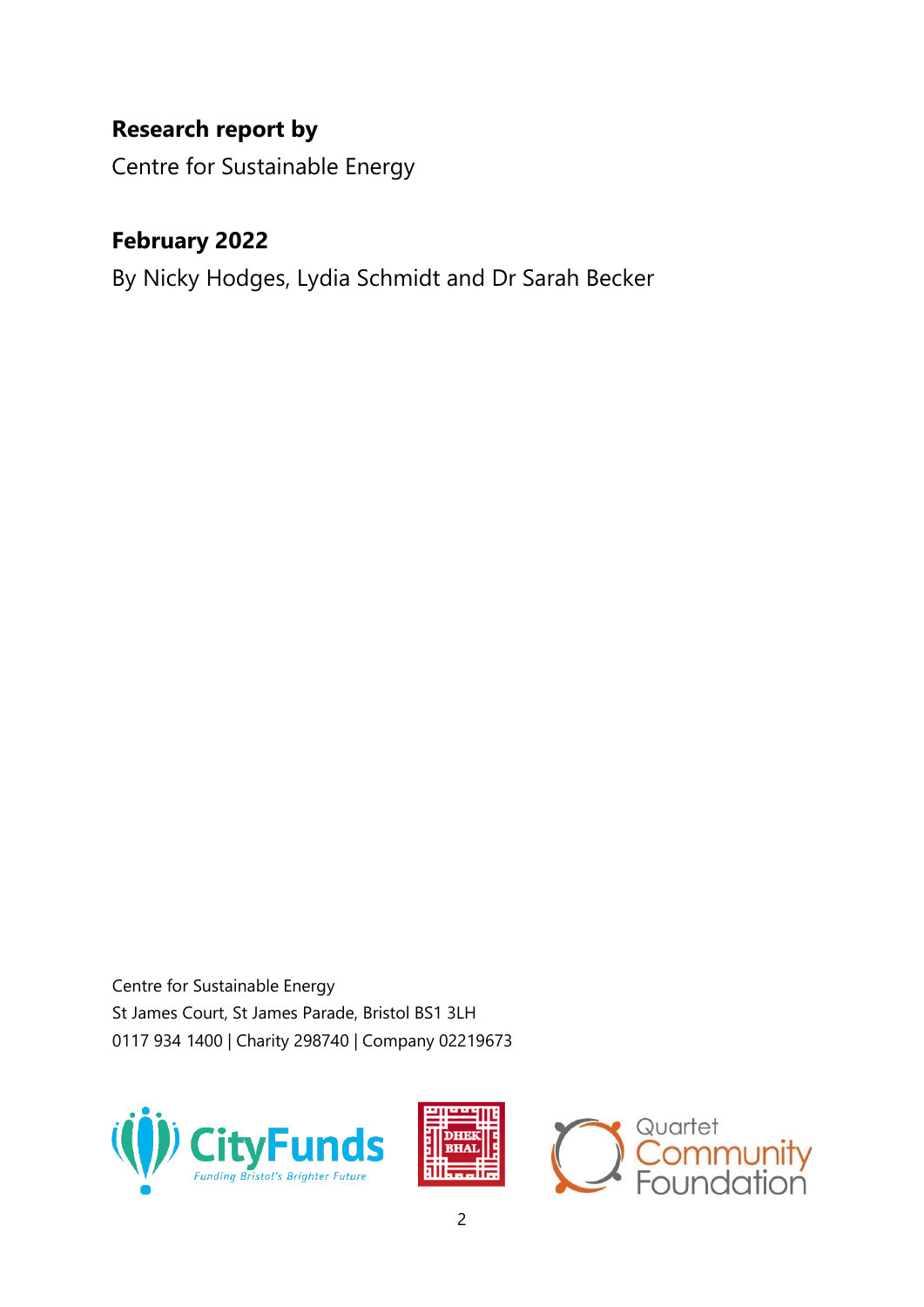# **Contents**

# <span id="page-2-0"></span>**Introduction**

The project was delivered in partnership by the Centre for Sustainable Energy (CSE) and Dhek Bhal and funded by City Funds and Quartet Community Foundation. The project aimed to understand the barriers faced by older and multi-generational South Asian households when accessing energy advice and support services, and to develop recommendations for improved service design and delivery.

The project consisted of 16 interviews with members of older and multi-generational households who were offered an energy advice follow-up session with a CSE advisor, three interviews with community and advice staff, and a workshop with community organisations to present the research findings and develop recommendations. [Recommendations](#page-16-0) are presented at the end of this report.

# <span id="page-2-1"></span>**Project Background**

Cold homes and fuel poverty are linked to a range of negative health outcomes, including respiratory and cardiovascular conditions, mental health problems and even contributing to excess winter deaths [\(Bristol City Council, 2018\).](https://www.bristol.gov.uk/documents/20182/34772/Fuel+Poverty+JSNA+Chapter+%282018%29.pdf/46359d3e-74cd-524e-819f-d27c86a692ae) There is a lack of evidence to determine if ethnicity is a factor in rates of poor health caused by cold homes, however, the South Asian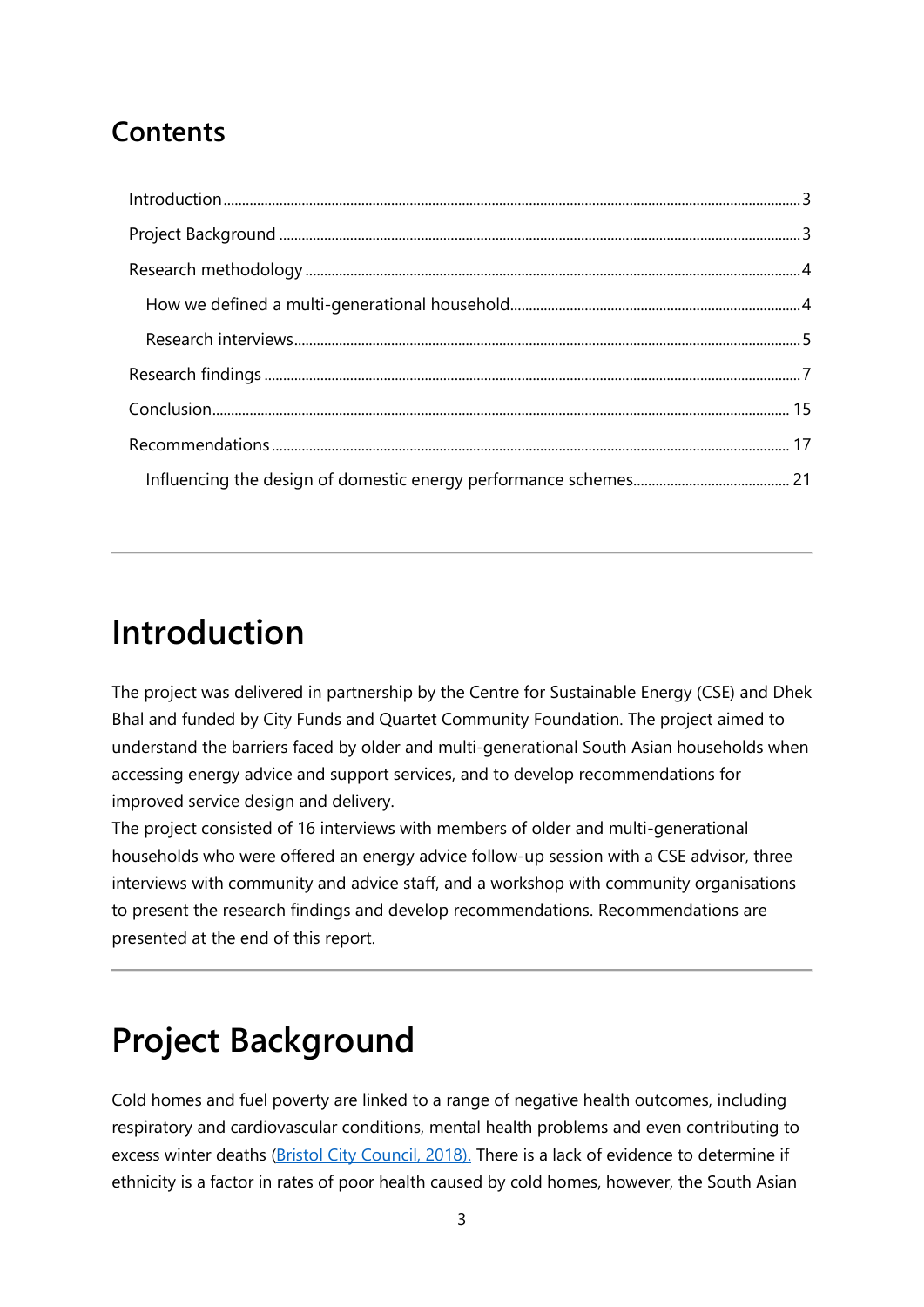community are at higher risk of coronary disease and diabetes [\(NICE, 2015;](file:///C:/Users/sarahb/AppData/Local/Microsoft/Windows/INetCache/Content.Outlook/0JZNPRET/%20https/www.nice.org.uk/guidance/ng6) British Heart [Foundation, 2022\)](https://www.bhf.org.uk/informationsupport/heart-matters-magazine/medical/south-asian-background#:~:text=Does%20South%20Asian%20background%20affect,European%20population%20in%20the%20UK). South Asian communities have also been amongst the hardest hit by the COVID-19 pandemic, particularly the older generations in these communities [\(Public Health](https://assets.publishing.service.gov.uk/government/uploads/system/uploads/attachment_data/file/908434/Disparities_in_the_risk_and_outcomes_of_COVID_August_2020_update.pdf)  [England, 2020\)](https://assets.publishing.service.gov.uk/government/uploads/system/uploads/attachment_data/file/908434/Disparities_in_the_risk_and_outcomes_of_COVID_August_2020_update.pdf).

CSE identified that South Asian families are underrepresented amongst referrals to our advice service. In addition, we have identified that the combined household income of multigenerational households living in energy-inefficient homes may exceed the household income threshold criteria for available public and industry-run domestic energy efficiency funding schemes.

By doing this research, we wanted to get a clearer picture of South Asian multi-generational households' domestic energy needs and practices. We also wanted to understand what stands in the way of South Asian multi-generational households asking for and using energy advice and support services. By working with our community-based partner, Dhek Bhal, we wanted to identify recommendations for how to increase awareness and uptake of warm homes services amongst multi-generational South Asian households. We considered this an important contribution towards achieving health and wellbeing benefits for members of such households, notably including older generations.

# <span id="page-3-0"></span>**Research methodology**

# <span id="page-3-1"></span>**What we mean by certain terms used in the report**

## **How we defined a multi-generational household**

We defined a multi-generational household as three generations living within one home. This included grand-parent(s) representing the older generation, parent(s) representing the younger or middle generation, and child(ren) as the youngest generation. In some cases, the youngest generation included adult teenagers and young adults (aged 18 – 25).

#### **How we defined vulnerable person**

We defined vulnerable person to mean a person vulnerable to the health effects of living in a cold home. This includes:

- people with cardiovascular conditions
- people with respiratory conditions (in particular, chronic obstructive pulmonary disease and childhood asthma)
- people with mental health conditions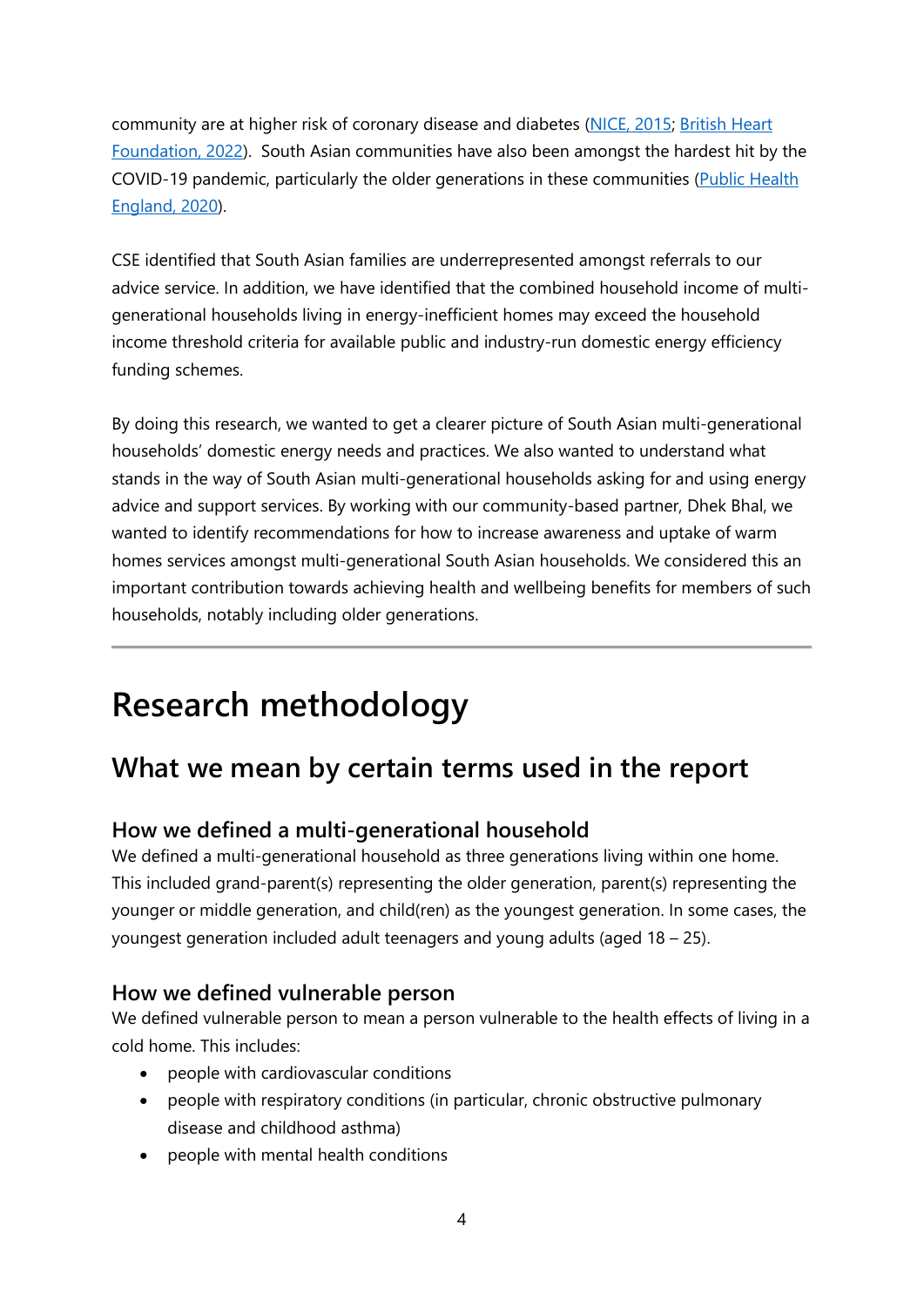- households with young children (from new-born to school age)
- pregnant women

This definition follows NICE guideline [NG6] Excess winter deaths and illness and the health risks associated with cold homes<sup>1</sup>. The NICE guidelines also identify low income, older people (65 and older) and disabled people as at greater risk to the health effects of living in a cold home. In this report we make separate specific references to low income, older people and disabled people.

# <span id="page-4-0"></span>**Research interviews**

CSE research workers conducted semi-structured interviews during October and November 2021.

#### **Interviews with household members**

We interviewed a total of 16 adults from one or two generations of a total of 12 multigenerational South Asian households. The interviews were either conducted at Dhek Bhal's offices in Barton Hill, Bristol or over the telephone, with an interpreter available for all interviews. A member of Dhek Bhal acted as interpreter for one interview with a participant who required support to understand questions asked in English and/or who found it easier to answer questions mainly in their first language.

#### **Inviting people to take part**

Dhek Bhal is a well-regarded community organisation trusted by the South Asian community. Dhek Bhal played a crucial role in identifying and inviting people to participate in the research.

As a thank you for taking part, all participants were given a £20 shopping voucher and were offered a follow-up advice session with a CSE advisor. The advisor has a South Asian background and speaks Bengali, Hindi, Urdu and Punjabi.

We also interviewed two Dhek Bhal community centre staff and one advisor from a money advice service. The research team also held a follow-up meeting with the CSE advisor on their reflections from providing follow-up advice sessions to some of the participating households.

## **Analysis and reporting**

<sup>11</sup> Recommendations | Excess winter deaths and illness and the health risks associated with cold homes | [Guidance | NICE](https://www.nice.org.uk/guidance/NG6/chapter/1-recommendations)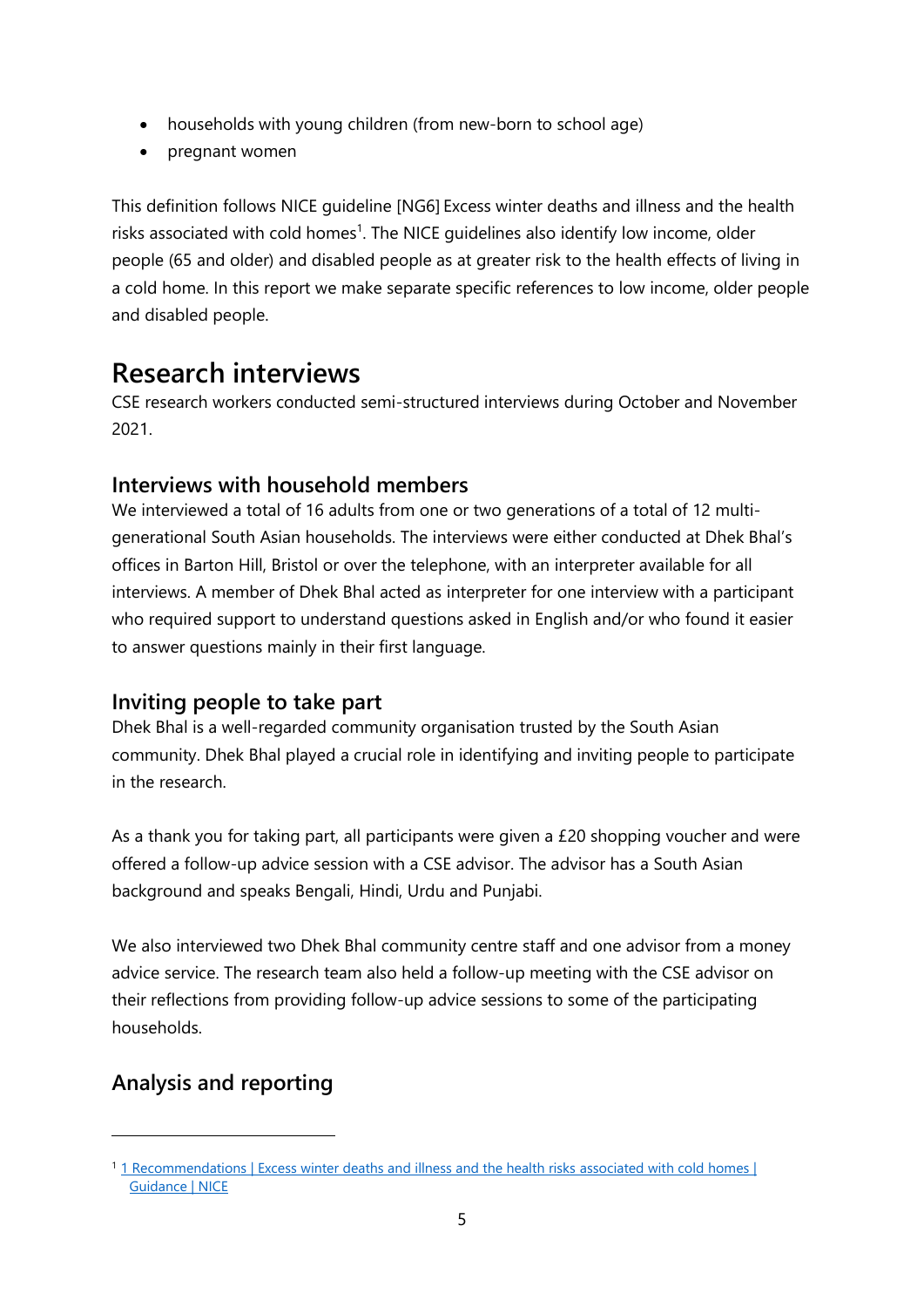Interviews were recorded, transcribed and coded against the research questions in NVivo specialist software. We used the coding to produce the initial research findings which we presented at a virtual workshop attended by representatives of CSE, Dhek Bhal and other invited community and advice organisations.

#### **Research limitations**

The research encountered several limitations which may be seen to make the research findings less representative of the wider South Asian community and less applicable to community members not involved in this research.

Some research participants had no knowledge of available advice and support services and had never attempted to or felt the need to access these services. This made it difficult to explore some of the topics of interest with them.

We tried to recruit household participants via several other community-based organisations, including local mosques, gurdwaras, and community support organisations already known to the community. But in fact, all the participating households were recruited via Dhek Bhal and therefore already have some involvement with the organisation. This means that the findings may not reflect the experiences of households not engaged with Dhek Bhal or other local South Asian community organisations and who may require different approaches to be reached.

Many participants and community centre and advice staff told us that religious institutions play a vital role in accessing support and advice, and for this reason it would have been useful to interview a relevant representative. However, the research was unable to recruit such a representative to take part in the research and so we were unable to include their perspective.

The research aimed to explore the role that income thresholds can play in receiving additional support and funding. However, most participants did not know or want to share their household income when asked. Without this information, it was difficult for the research to reach an understanding of the role of household income and income thresholds as intended, particularly concerning the eligibility of multi-generational households living in a single property to access domestic energy performance grant funding.

Finally, some household participants reported changing circumstances due to COVID-19 and other factors affecting household constellation. Some households saw children of the middle generation moving in or out of the household, some households saw changes in constellation due to the pandemic. These recent and ongoing changes limit how far we can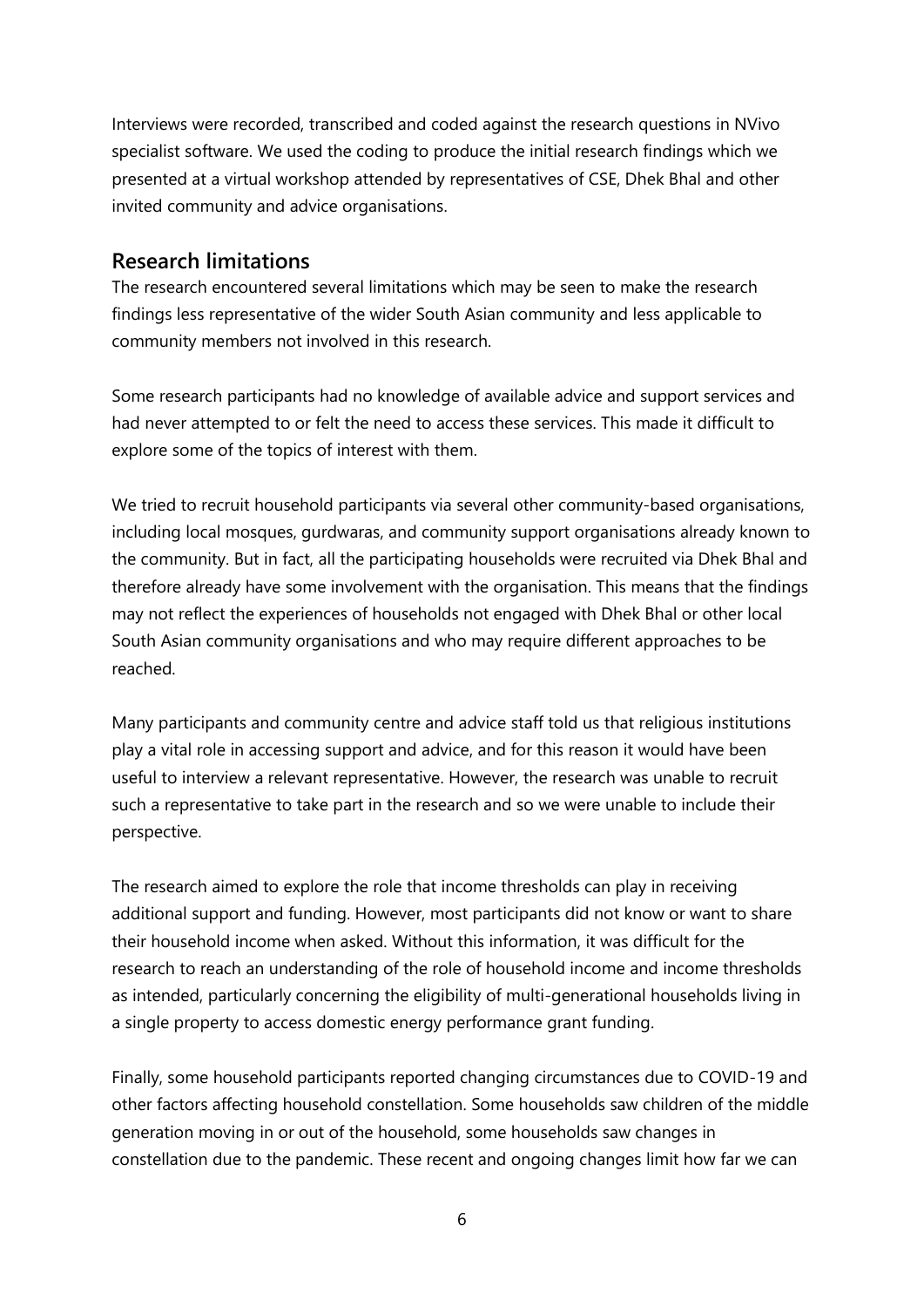be confident that our findings about the relative importance of different factors in shaping energy behaviours within a multi-generational household are correct.

# <span id="page-6-0"></span>**Research findings**

The findings are reported by theme. Some of these findings are also likely be useful when thinking about working with other under-served communities.

#### **Household characteristics**

We interviewed 16 adults who represented both middle (younger) and older generations from 12 multi-generational South Asian households. For four households, we interviewed two household members: one adult from the oldest generation and one adult from the middle generation.

All 12 households include family members over the age of 60, and at least five households include children under the age of 5, though this number may be higher as some participants did not share the ages of all family members in the household. Five households include at least one person who is either disabled or vulnerable to the effects of living in a cold home.

All 12 households live in houses<sup>2</sup> of between three and five bedrooms. Nine households own their homes and three households rent from the council.

Whilst most household participants were unable or unwilling to share their combined household income with interviewers, the combined household income of those that did provide this information varied from:

- £14,400 for a household of five adults and one child, where two of the adults are disabled. This is well below the qualifying low-income threshold of £31,000 proposed for national energy efficiency schemes, including the Home Upgrade Grant, (HUG), Local Authority Delivery (LAD) and the proposals for  $ECO4<sup>3</sup>$ .
- £60,000 for a household of three adults and three children. This exceeds the low income threshold for national energy efficiency schemes.

## **Roles within the household**

Participants described some variability across domestic and caring responsibilities, though these were reported as usually being undertaken by the women in the household; sometimes the middle generation, sometimes the older generation, sometimes a mixture of

<sup>&</sup>lt;sup>2</sup> This includes detached, semi-detached, and terraced houses.

<sup>3</sup> [Energy Company Obligation ECO4: 2022 -](https://assets.publishing.service.gov.uk/government/uploads/system/uploads/attachment_data/file/1010366/eco4-consultation.pdf) 2026 (publishing.service.gov.uk)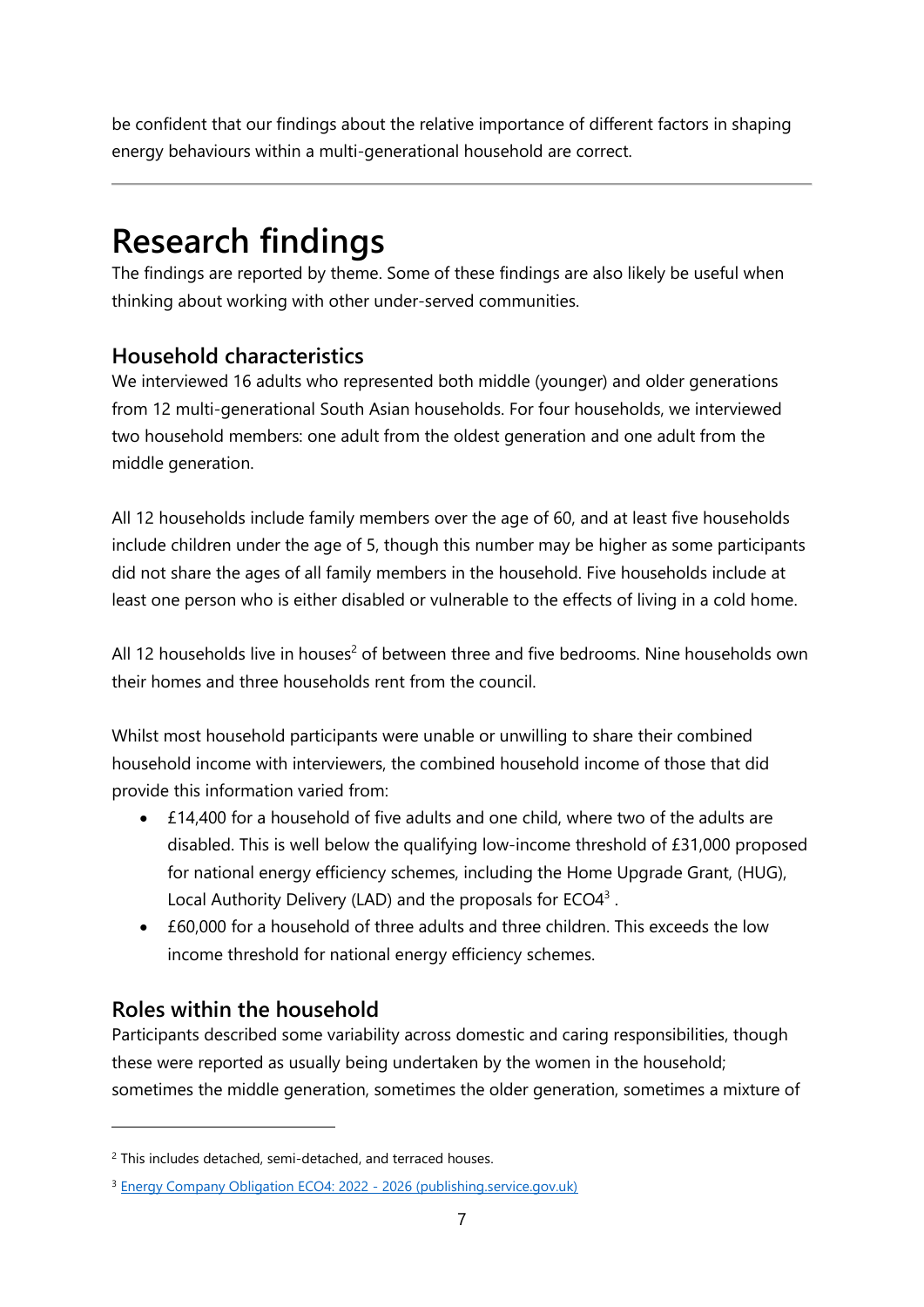both. Participants told us that women in the household are more likely to perform domestic and caring tasks such as cooking, cleaning and doing laundry, whilst men in the household are more likely to undertake home repairs and maintenance tasks. Whilst participants shared that men are most likely to be responsible for these tasks, they are often outsourced to paid external services, particularly for 'larger' or specialist jobs such as electrical or plumbing tasks. Several male participants – across both middle and older generations – said that they also support the women in the household with domestic tasks such as washing-up dishes and doing their individual laundry.

#### **Home energy use**

Multi-generational households reported using more energy at home compared to other households, which also results in higher energy bills:

"I think they [energy bills] are very high but I think I know why 'cause we've got a lot of people and they use a lot of electricity." Household member 13, older generation

With more family members in the household, more energy is used. One example of this is that some households told us that they had more than one fridge or freezer for storing food for multiple family members:

"I've got one freezer and two fridges, because we've got a big family." Household member 6, older generation.

Some families said that they had routines for when different family members would use energy in the household, for example showering:

"On the weekend we have a routine, so we give ourselves times: you have a shower at this time, I'll have a shower at this time." Household member 3, older generation

Participants gave examples of inter-generational differences in desired household temperature within the home. At its most extreme this can lead to even greater spending on electricity and heating:

"In the winter it's obviously cold but for mum we put the heating on 24 hours a day… then my boys get hot and then they put the fan on, so it is very hard to save energy" Household member 11, middle generation

The COVID-19 pandemic had meant that across all the participating households, nearly all family members had spent more time than usual at home, which in turn meant greater than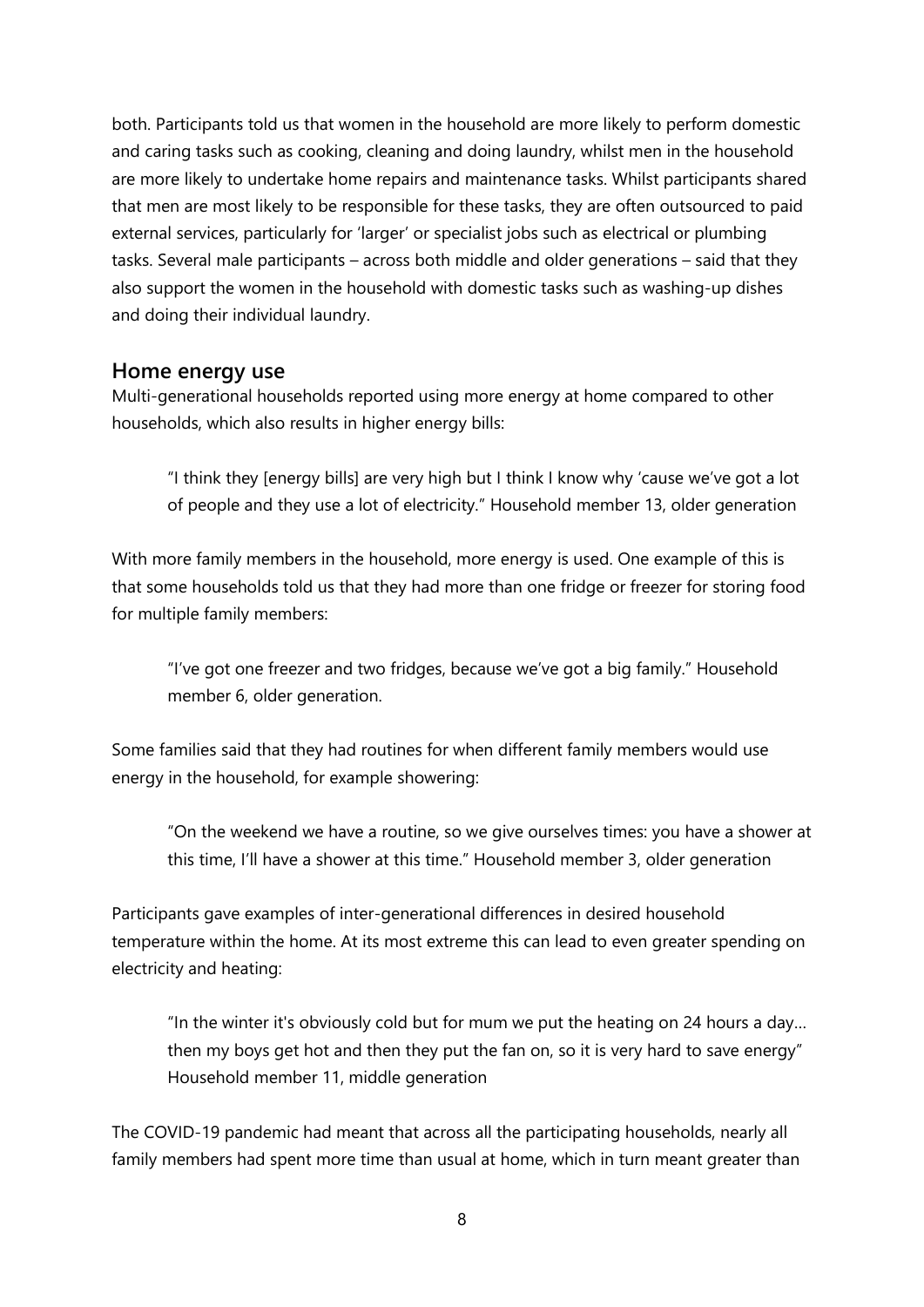normal home energy use and bigger fuel bills. Adding to this, some families reported reduced incomes due to earners being furloughed, experiencing job losses, or struggling to find paid employment. This meant a reduced overall household income and an increased risk of fuel poverty. Some participants told us that their household income had stayed the same throughout the pandemic.

Participants also shared that the pandemic had negatively impacted the mental health and well-being of household members across generations:

"We were at home all the time. All the time. It was so depressing. Even the kids were getting fed up, yeah. It was a difficult time." Household member 2, older generation

#### **Income & energy costs**

We asked participants about their combined household income. This was to give us a sense of how their incomes related to the eligibility thresholds for public and industry domestic energy efficiency funding schemes. Energy advisors will generally ask about household income so that they can provide suitable advice on which funding schemes a client might be able to apply to for funding.

Most research participants either told us they did not know their combined household income or did not want to share this in interviews. Some household participants told us that they do not discuss or are aware of different family members' incomes within their home:

"I don't really tend to ask how much my dad is receiving in benefits... or my sister, how much she receives in a month." Household member 1, middle generation

We were told that finances are kept separate between older and middle generations, and the youngest generation's (where this includes teenage and young adult grandchildren) income is seen as entirely separate to the household's and solely for their individual use. Participants reported different financial pressures within the household. Some households relied on one sole earner, some households relied entirely on income from state pensions, and some household members were unable to work due to disabilities but were not receiving the correct Universal Credit or benefits.

Most households reported concerns around increasing energy prices<sup>4</sup> and this was further reflected in staff interviews:

<sup>4</sup> This was before the February 2022 Ofgem increased energy cap announcement.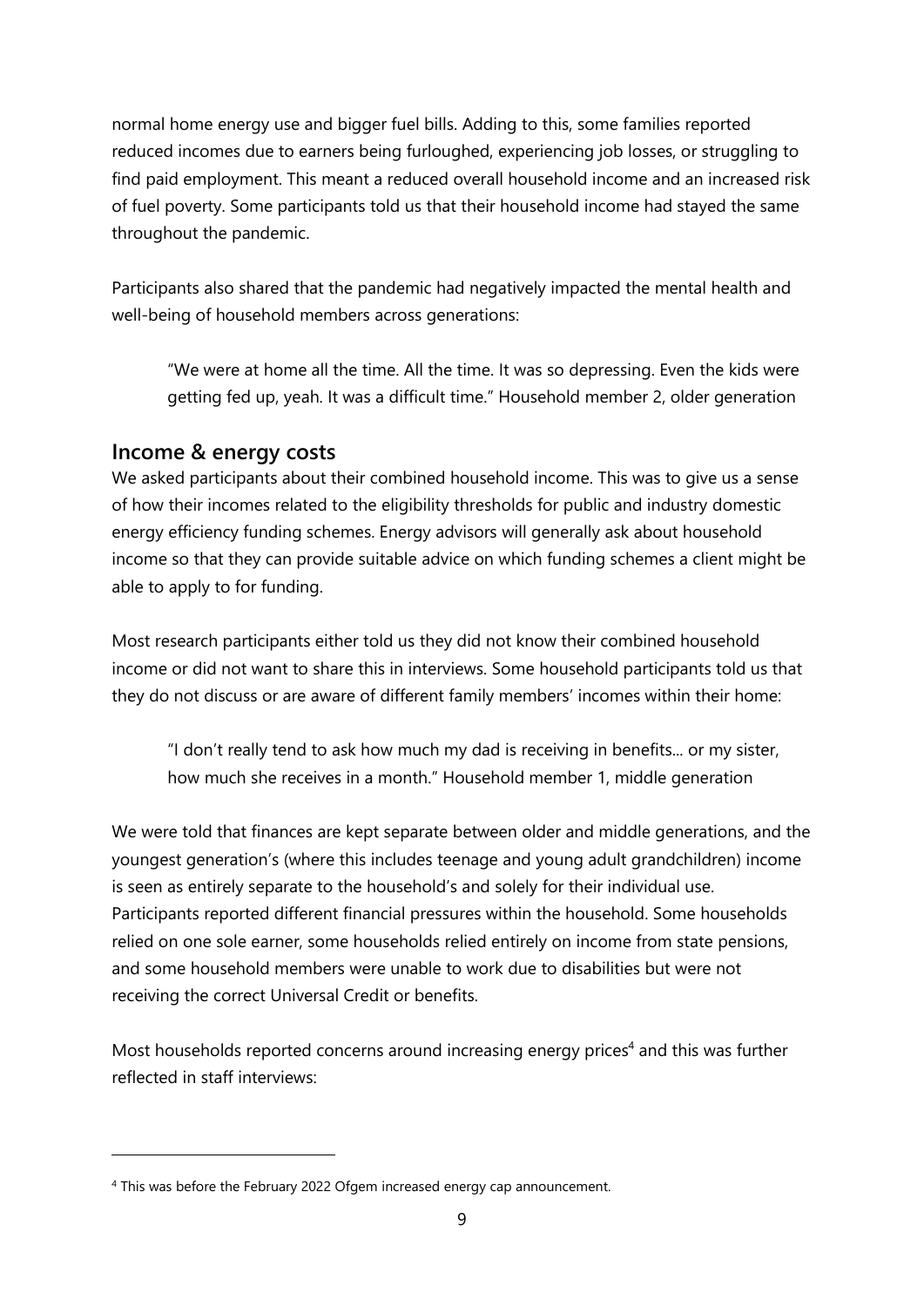"Most of the clients are a bit worried about the price increase." Advisor 2

Some household participants reported multiple and intersecting financial impacts: being on a low income, not having work, struggling to find work due to the pandemic, increased energy costs due to the pandemic, and rising energy prices.

Other participants said that whilst their energy bills had recently risen in cost, they are confident that they are able to pay.

#### **Saving energy and money**

Participants reported using energy at different times of the day, as family members have different schedules relating to their attending to school, going to work, or doing other leisure or social activities:

"We're all doing things at different times of the day." Household member 14, middle generation

Participants commented that this can make it more difficult for their household to shift their energy use to more energy efficient practices. For example, family members said that they are unable to cook and eat altogether to reduce energy costs related to food preparation. Participants told us that their reasons for saving energy include saving money and for environmental reasons, or a mixture of both:

"It's cost saving but you know obviously you don't like wasting things unnecessarily it's obviously reducing the amount of consumption as well. So it's kind of twofold really." Household member 15, middle generation

Some household participants told us that they are already trying to save energy (and money):

"It's very expensive heating and electric so when you don't need it switch it off, even the kettle." Household member 8, older generation

Participants also talked about other ways of saving energy and money. This includes using blankets or wearing warmer clothes instead of putting the heating on. Most participants said that they are already conscious of their energy use, meaning that it is more difficult for advisors to help with advice around actions and changes in behaviour that can reduce their home energy consumption. Participants emphasised their concern to find a balance between trying to save energy (and money) with protecting older family members within the household from cold-related illness: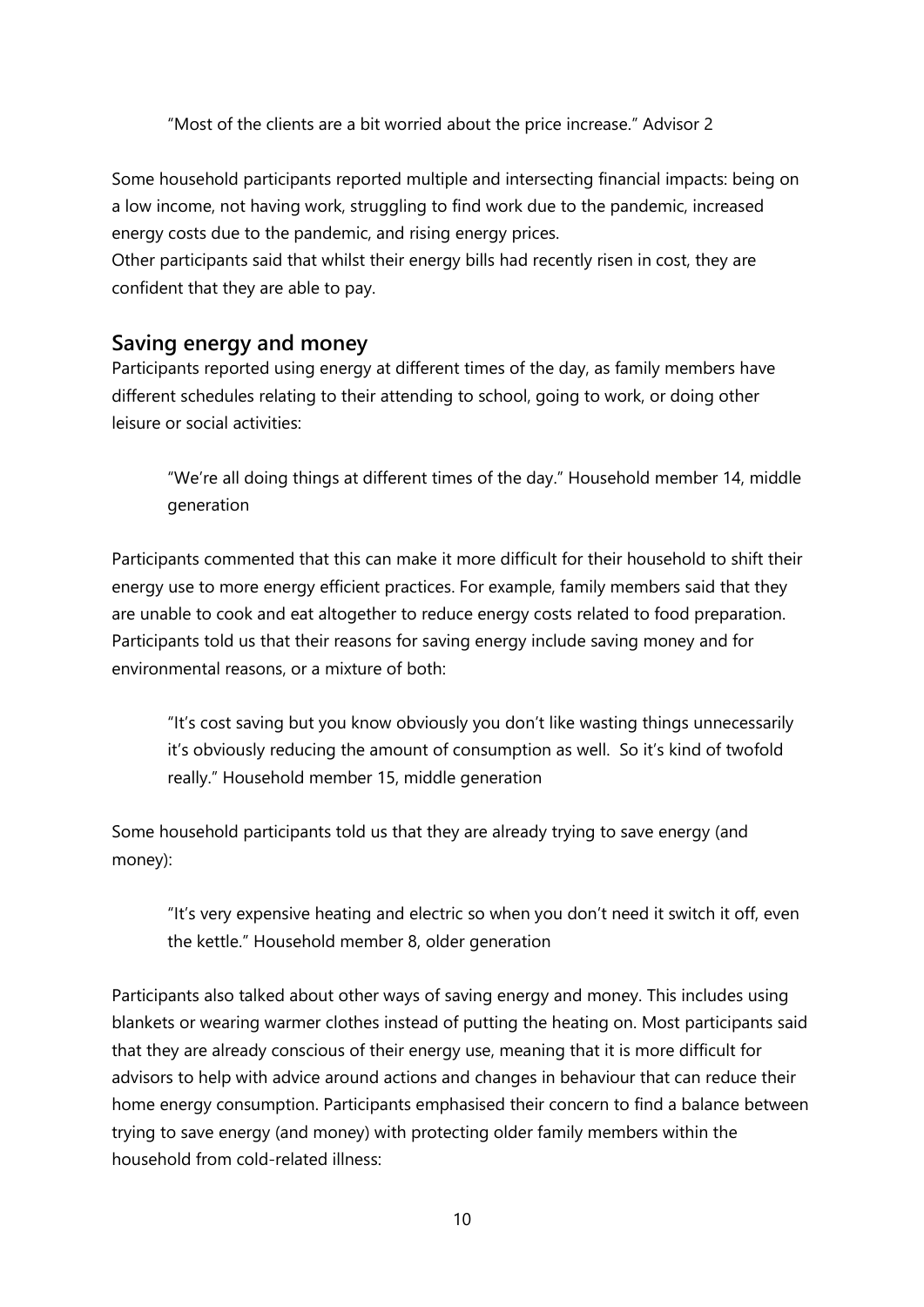"So she thinks that rather than saving money what if she becomes ill as well." Household member 3, older generation

#### **Who pays the bills**

The research found no fixed patterns around who pays the household bills in terms of generation or gender. In some cases, we were told that bills are managed and paid for by one person in the household (with a tendency for this to be the highest earner), other times this is split across different household members:

"[Children] contribute a little bit… one of them pays the council tax, one of them will do the shopping, one of them will pay the gas/electric bills so they contribute in that way rather than giving us cash." Household member 13, older generation

"Obviously as a family we help each other out. So mum helps out financially if we ever need sort of any sort of assistance from that side." Household member 15, middle generation

Participants shared that sometimes the household bill may be in one person's name, but in fact is managed and paid for by a different family member.

Some participants reported that changes due to the pandemic changed who paid the bills. For example, the son of one interviewee who usually paid the bills lost his job due to COVID, and so she took over paying the household bills.

#### **Struggling to pay**

Some participants told us that they are having to decide between 'eating or heating', as the household is unable to afford both food and energy costs:

"[If] you don't cut down the energy, you can't buy your food." Household member 10, older generation

Participants on pre-payment meters (PPMs) told us that they have noticed that their gas and electric are running out quicker. Several participants said that costs adding up can become difficult to manage such as repairs, new devices, and rising bills. Some households told us that they have to balance the need for family members vulnerable to the health effects of living in a cold home to keep warm to avoid illness with the ability to pay the bill: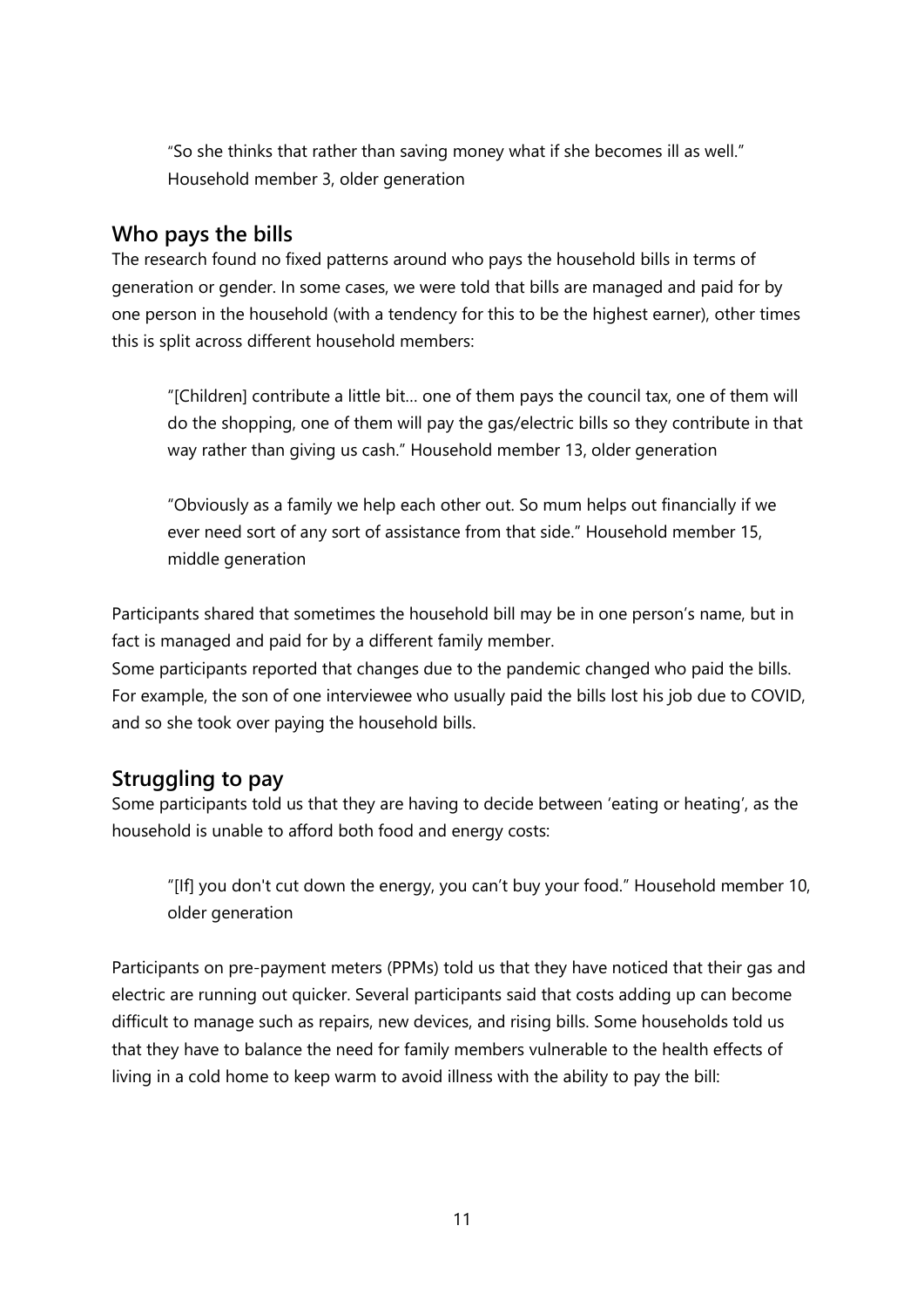"I think with vulnerable adults in the household… you're trying to keep everyone warm with the fact that obviously at the end of the day it's just making sure we can actually pay it as well!" Household member 15, middle generation

Not all households told us that they are struggling to pay.

#### **Accessing energy advice**

Most of the household participants interviewed said that they have never sought energy advice, even if they have been struggling in the past. Most participants reported being unaware of advice and support available but said that they would feel comfortable accessing services and would welcome the advice and support. Some participants said that they have not needed advice, but would feel comfortable reaching out if needed:

"I haven't [accessed advice] but I would welcome it because I think it's good to be aware of what goes on and what support is out there for improving on your electricity and gas bills." Household member 16, middle generation

As well as little awareness of advice services in general, most household participants had not ever contacted their energy supplier for any reason, or heard of the Priority Services Register (PSR) or the Warm Home Discount scheme<sup>5</sup>.

Interviews with community and advisor staff also reflected that there is little awareness of available services, particularly if services rely on referral pathways as this relies on individuals already being in contact with referrers:

"If someone in the community doesn't have support to make a referral, that could be a barrier." Advisor 1

Participants told us that accessing advice services would be difficult due to being time consuming, language barriers, and being able to find a trusted source of information. Community centre staff and advisors interviewed also discussed the role that stigma and shame can play as a barrier for individuals and families accessing advice and support services. Adding to this, one community centre staff member told us that confidentiality is key when working with the community:

<sup>5</sup> The Priority Services Register (PSR) is a free support service to help people in vulnerable situations and is offered by energy suppliers and network operators. The Warm Home Discount Scheme offers £140 off a household electricity bill between October and March. The government recently announced measures to increase the value of the Warm Home Discount as well as to widen eligibility. See [Chancellor's statement to the House -](https://www.gov.uk/government/speeches/chancellors-statement-to-the-house-energy-price-cap) Energy Price Cap - [GOV.UK \(www.gov.uk\)](https://www.gov.uk/government/speeches/chancellors-statement-to-the-house-energy-price-cap)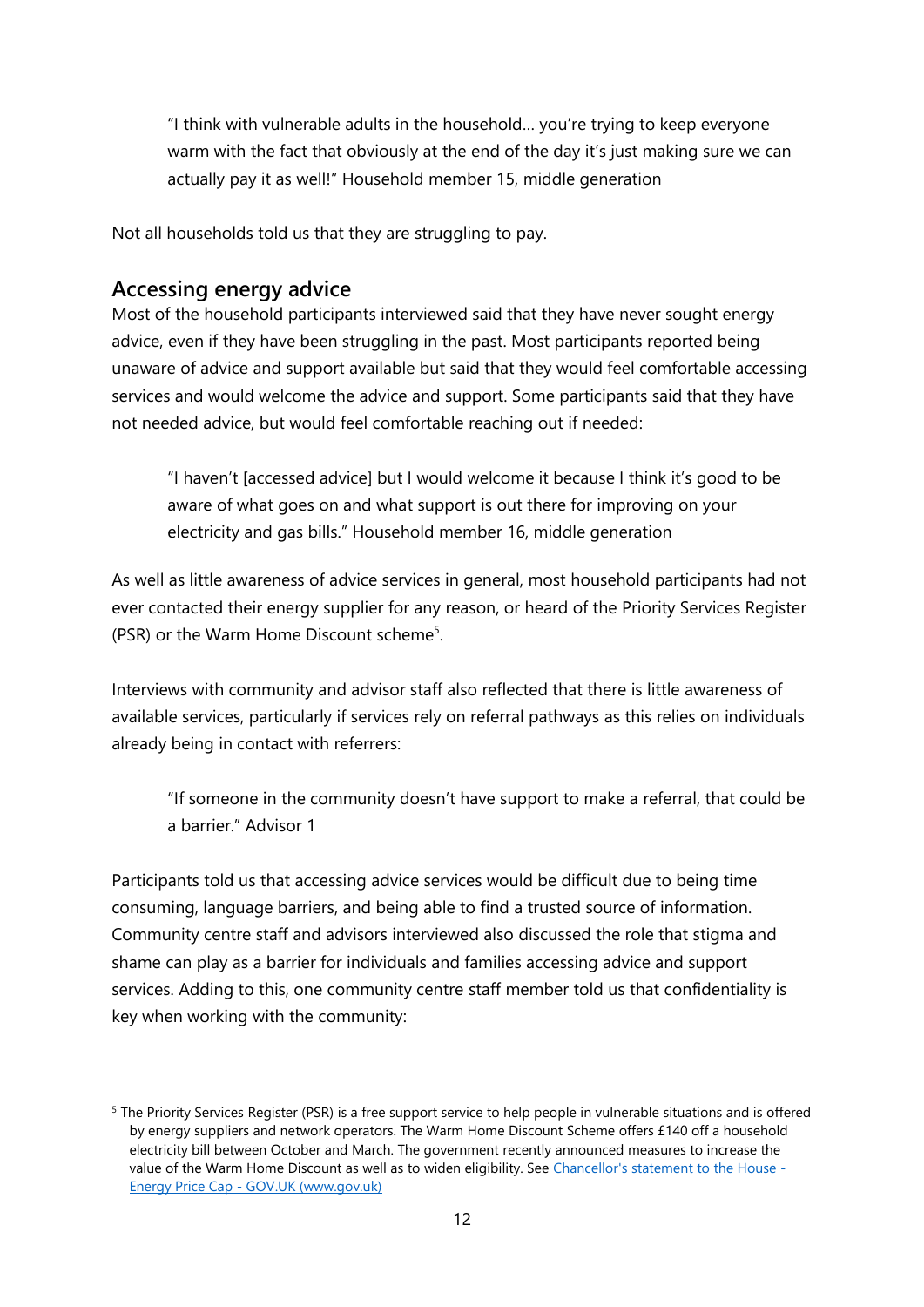"Bristol is not too big and South Asian people are concentrated in certain parts of Bristol so a lot of people know each other. It's quite a close-knit community. That is why confidentiality and privacy, all these things are very important to our people." Community staff member 2

When asked where they would turn to for advice, participants said they would search online, use a price comparison website, ask friends or family, or ask someone at a trusted organisation such as their mosque, Dhek Bhal, or Citizen's Advice. Older participants said that they would ask their children, the middle generation, with help to access services – often with getting online.

Community centre staff and advisors likewise said that word of mouth is a successful way to reach the community. However, they also told us that limited funding and staff capacity mean they must limit their efforts to promote the service:

"We are currently in a delicate situation without all of our funding, which means we are reluctant to promote our services further because we are already over-run." Advisor 1

Staff felt that individuals value being able to visit a 'community hub' to discuss their concerns and receive advice and support in person:

"Sometimes people prefer to come here where they feel already safe." Community staff member 2

For advice organisations wanting to better reach the South Asian community, community centre staff said that it is important to build relationships with organisations already known to and trusted by the South Asian community who can then signpost people to those other services:

"Dhek Bhal is a barrier breaker." Community staff member 1

"We are a gateway to a lot of other services that improve the quality of life of the service users." Community staff member 2

A member of Dhek Bhal staff explained how their staff can add to the quality of advice provided by external organisations, not only by providing interpreter services, but by also advocating on behalf of community members, using their own understanding of the cultural context and family situation. They noted that using community-based staff as interpreters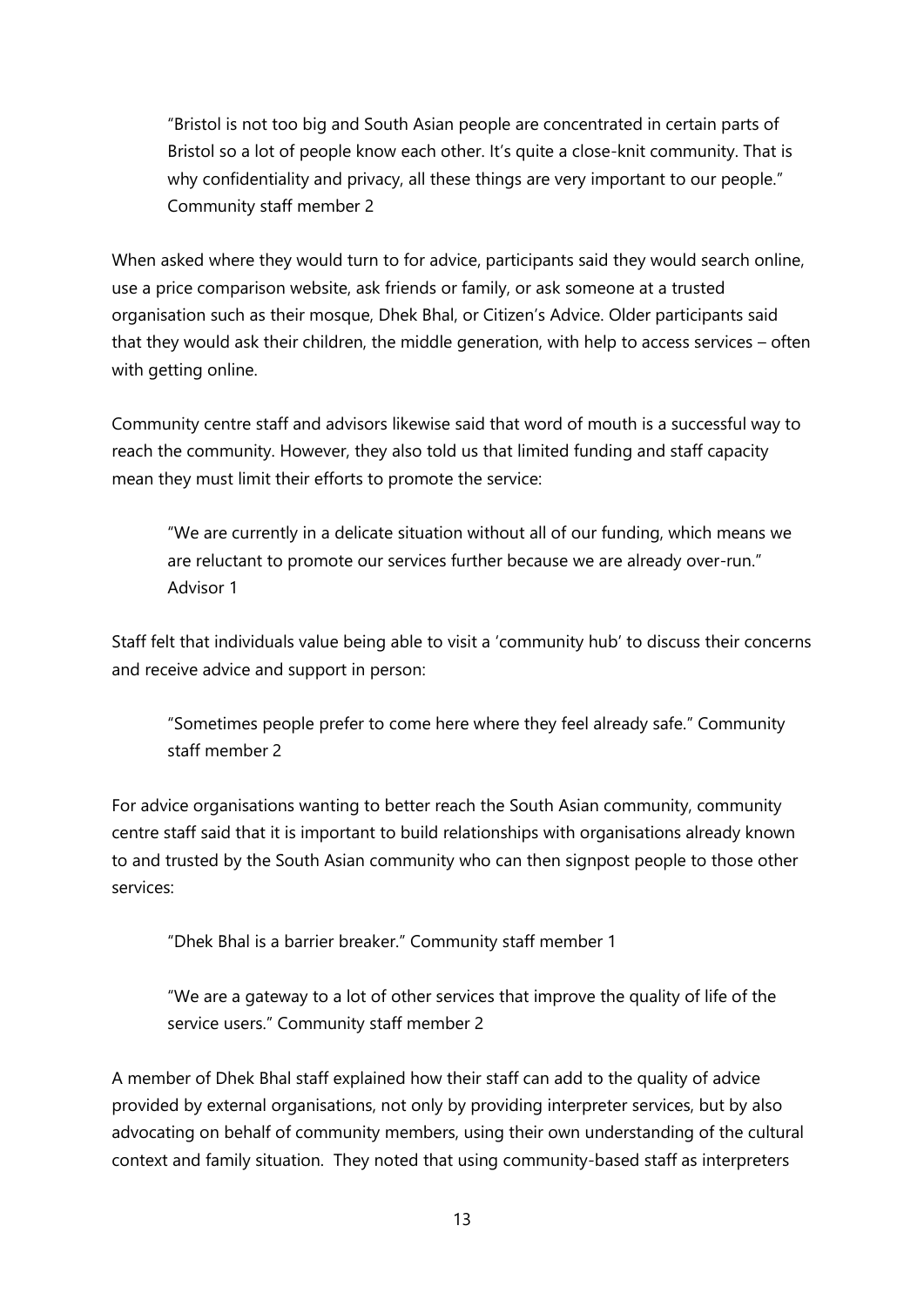can be more cost effective than using a professional interpreter service, and they were also at pains to note that their advocacy role may be more significant in terms of ensuring that the advice responds to the specific circumstances of the individual and their household. Advice staff also noted that individuals may not want other members of the family to know some details of their personal or financial situation. They cautioned against an over-reliance on other family members to act as interpreter in potentially sensitive discussions about health or household bills.

#### **Supporting South Asian and multi-generational households**

Reflecting the findings from household interviews, community centre and advisor staff recognised that multi-generational households' energy consumption is typically higher than average, reflected in higher than average fuel bills. Energy advice staff recognised that, in the context of an energy market where the onus is on customers to make sure they are on a cost-efficient tariff and where there are no rewards for customer loyalty, it can be frustrating for people to have to go the trouble of checking and switching tariff on a regular basis. The energy advisor emphasised the important of providing good information to customers.

The energy advisor who provided follow-up energy advice to project participants reflected that older members of South Asian multi-generational households may be entitled to but not claim a variety of age and disability-related welfare benefits, such as attendance allowance or Personal Independence Payment. She observed that their uptake of such benefits could not only help maximise household income but would also mean the household would then be eligible to apply for affordable warmth grant schemes, such as the Energy Company Obligation (ECO) scheme and the Green Homes Grant Local Authority Delivery Scheme (GDG LADS).:

"The best route to for this kind of scheme is to make sure that the older generation are getting disability benefits, so that would be the best route, actually, to make them eligible for support." Advisor 2

The same advisor drew attention to an apparent tendency for older members of South Asian households to rely on younger members of their family to navigate them to support:

"So, there's this lack of awareness about income maximisation and benefits ––not knowing where to go and not being proactive. Just depending on someone, like their daughter or son, to deal with this. And, obviously, they [the daughter or son] have busy lives and, unless they're actively doing it, I would think they [the older generation] would miss out on a lot of stuff." Advisor 2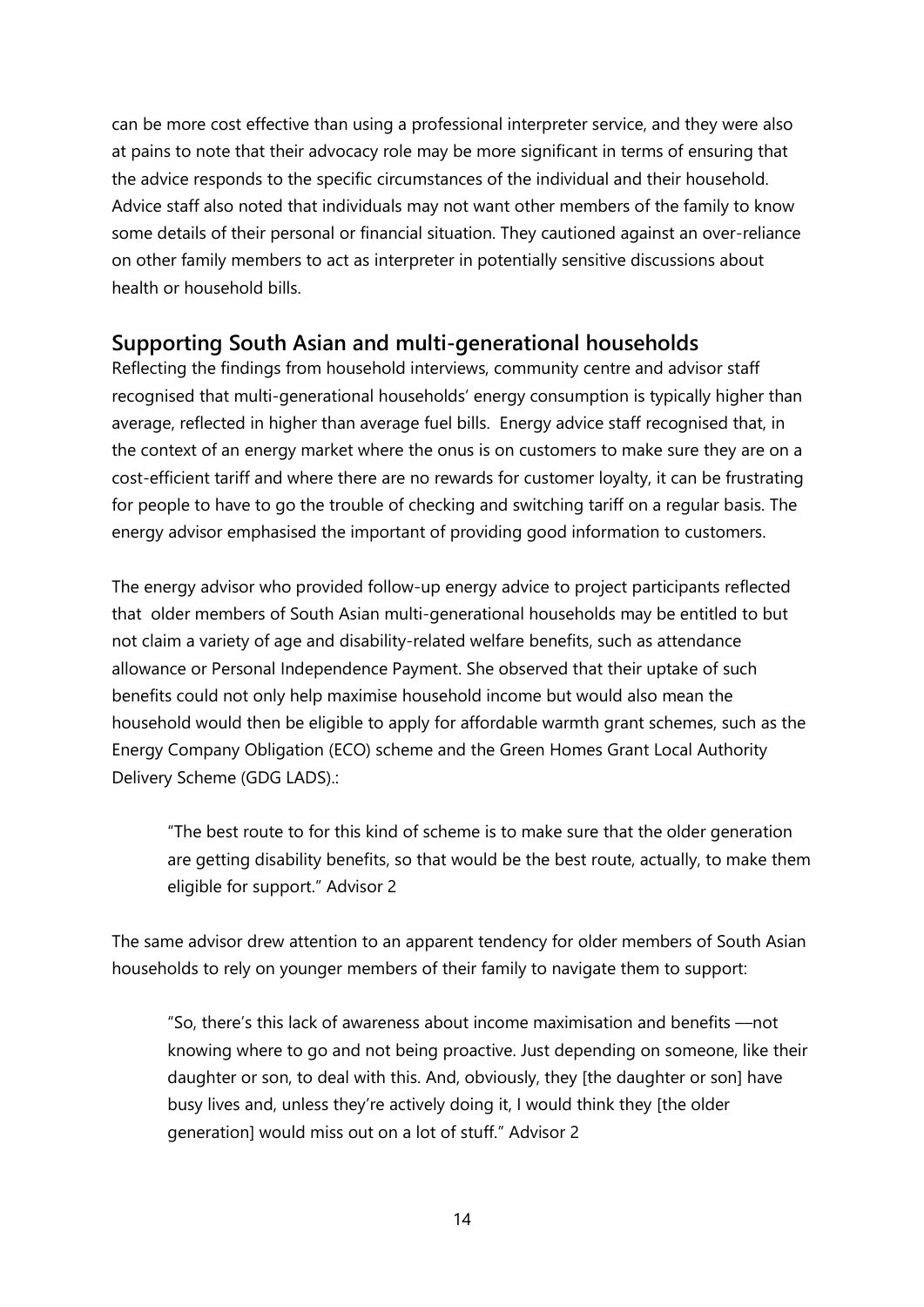Community centre staff encouraged recognition of diversity amongst people from South Asian backgrounds:

'Asian doesn't mean people speak one language or they come from one culture. It is very diverse.' Community staff member 2

Community centre and advice staff said that culture and religion may affect how comfortable men and women from South Asian backgrounds feel about engaging with advice and other forms of support, such as home care. These included examples where:

- An older South Asian woman asking the advisor to talk to their husband about advice on home energy bills and possible home improvements.
- A South Asian man preferring to receive home care from another man rather than from a woman.

Advisors should be alert to such sensitivities although it may not always be possible to meet preferences about who provides advice. In interviews with household representatives, we found that both men and women were concerned about their household energy use and it was not only men that were responsible for bill payment.

# <span id="page-14-0"></span>**Conclusion**

This research with South Asian multi-generational households in Barton Hill, Bristol identified several factors that may explain why such households do not access energy-related advice or funding schemes to improve the energy performance of their homes.

We found that many participants had no knowledge of available advice and support services and had never attempted to access energy-related services. This is an important finding in itself but it also meant we weren't able to learn as much as we'd hoped about people's prior experience of engaging with energy advice services.

Whilst some better-off households said they hadn't felt the need to access support, the research showed that some large multi-generational households are struggling to manage to afford energy bills on a low combined income – a situation that has been exacerbated by the pandemic, which led both to increased domestic energy use and – for some households – reduced income.

A tendency to keep finances separate between the generations within a household may mean that individuals feel uncomfortable or unable to provide information about the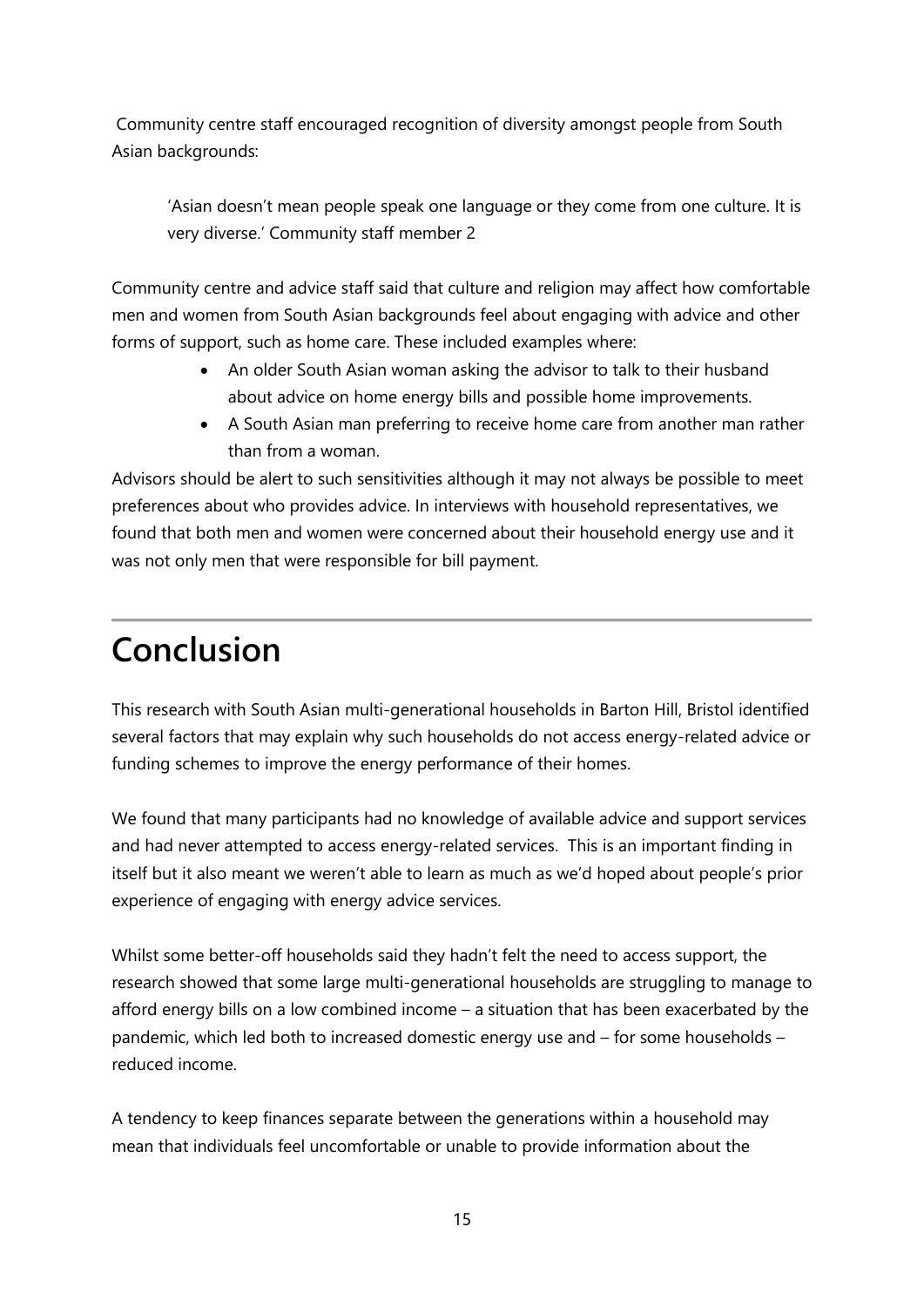combined household income. For homeowners, being able to provide information about the combined household income is necessary to establish eligibility for funding schemes.

Regardless of income, most South-Asian multi-generational households are likely to be eligible for some forms of financial and energy-related support because they include older people or people with a long-term health conditions or disability. However, if they don't know about or do not claim relevant benefits, this can affect their ability to access funding schemes for which eligibility is based on claiming certain benefits or support. Where older generation household members rely on the middle generation (their children or children-inlaw) to help them access support and the middle generation is too busy with other commitments, this can mean the entire household misses out on accessing relevant help and funding.

We found that multi-generational households unavoidably use more energy at home compared to other, typically smaller-sized households. This is partly due to the large overall size of the household, but also the need to keep older and vulnerable members of the household warm and the varied meal patterns, daily routines and heating preferences amongst different family members within the home. Research participants told us this can make it harder to reduce overall energy usage and save money.

The research found no strong pattern in terms of who, or which generation, pays the household bills, though it appears that men are mostly considered responsible for household maintenance and repairs arrangements. Women were mostly considered to bear the main burden of responsibility for housework, childcare and looking after older or disabled adult family members, though some responsibility for some tasks, such as cooking and washingup, were shared.

The complex and varied daily living patterns in multi-generational households and differing arrangements for paying bills, maintaining the property and other domestic activities are important considerations for advice delivery.

Our experience of arranging this research as well as what we learned from interviews with community centre staff show that organisations trusted by the South Asian community are important in helping connect the community to other services, such as energy advice. They can help make introductions, provide interpreter, translation and advocacy services to support uptake and effective use of advice services. They can also provide useful insights concerning the diversity of the South Asian community, and the role of culture and religion in shaping community attitudes and preferences regarding advice and support.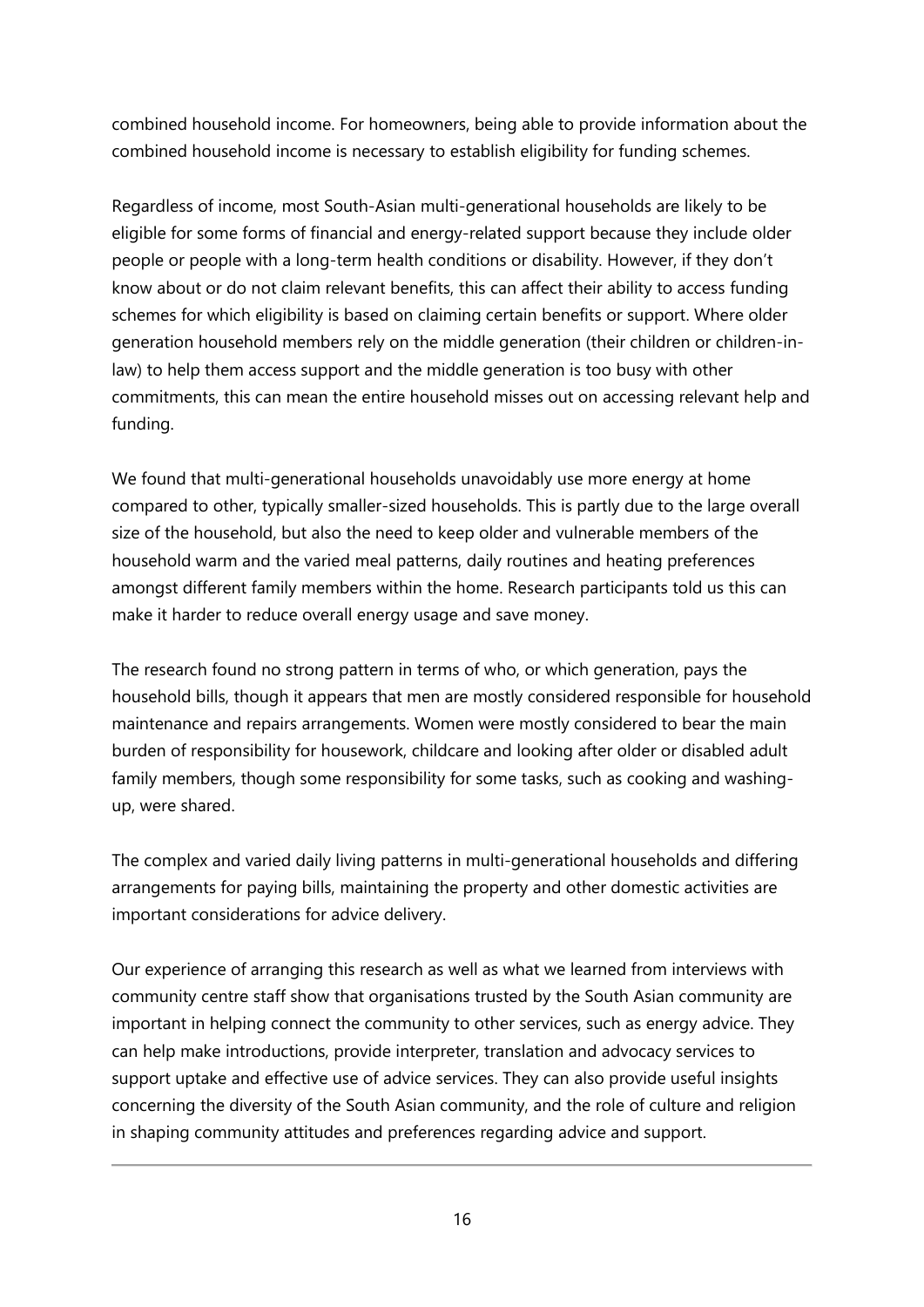# <span id="page-16-0"></span>**Recommendations**

We developed recommendations from the research findings and tested them in a follow-up workshop with community centre and advice service staff, including organisations not directly involved in the field research. We recognise that organisations require appropriate funding to act on these recommendations.

## **1. Be proactive, go to the community, do not wait for the community to come to you!**

The research findings demonstrated that there remains an unmet need for increased community awareness of what advice and support services are available, including energy advice. Practical actions advice organisations can take to increase awareness of services are:

- Put up posters and leave flyers in shops and community buildings frequented by the target community. Suggested examples include specialist food shops, gurdwaras, mosques, mandirs, South Asian community buildings, and GP surgeries.
- Reach out using a range of different online and traditional communication channels post, face to face, online, word of mouth, local media.
- Produce community-language versions of materials used to promote awareness of advice service.
- Promote memorable offers where possible. For example, community members remembered a past outreach activity run by CSE in the area, where we gave away free low energy lightbulbs.

## **2. To reach multi-generational households, be ready to engage with household members via multiple different channels.**

Offer ways for individuals from the different generations in a multi-generational household to reach and use advice services. This should be reflective of the different age bands and life course stages of different household members.

- School-age children and their parents may be reached via school communication channels (e-news or letters home).
- Social media and other digital channels may offer additional effective channels for reaching working age adults.
- Younger generations may prefer online or telephone access to fit in with their busy lives, whilst older generations may prefer to receive in-person support. The oldest generation may be reached via GP practices, faith centres, community social centres and local shops.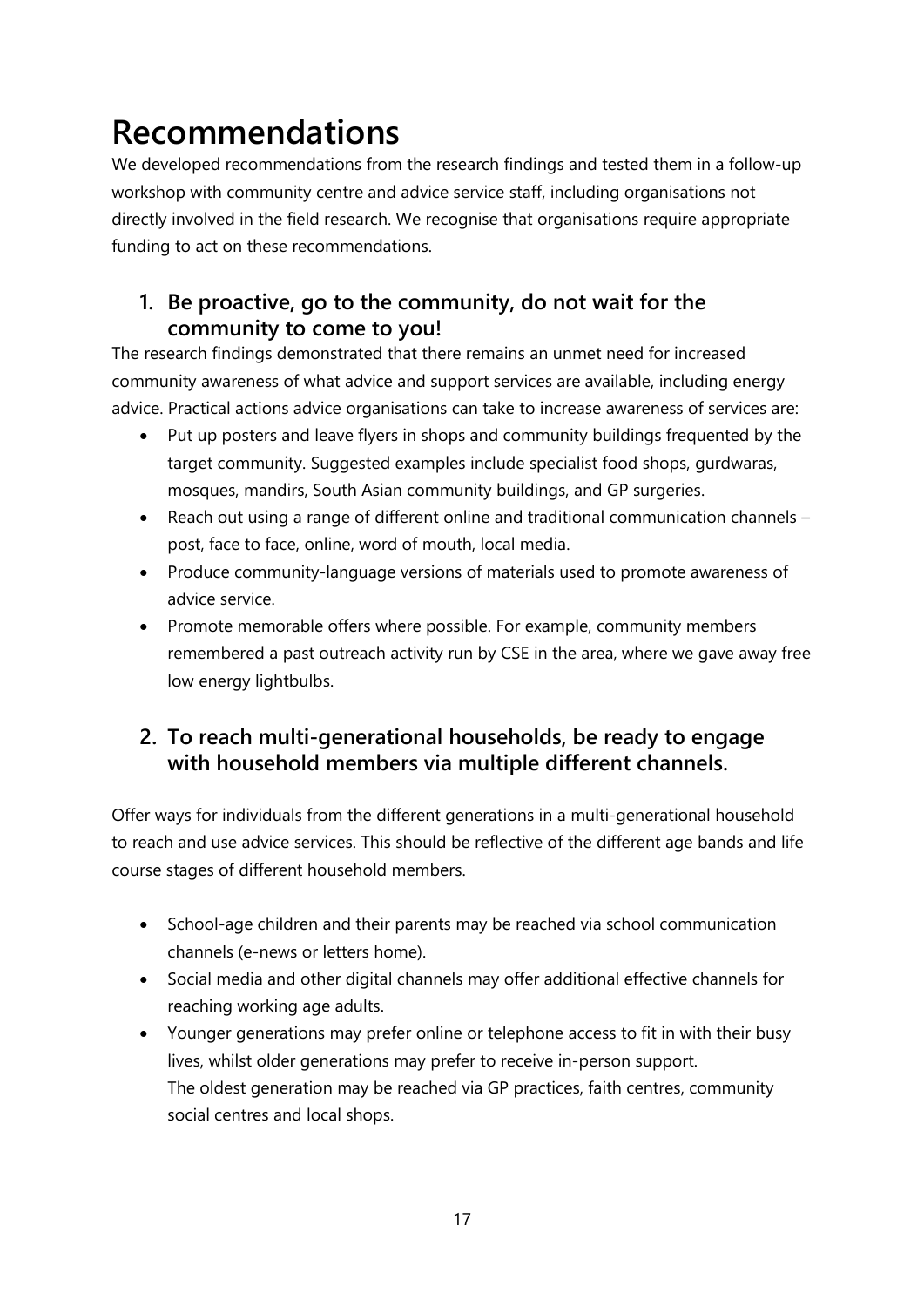- Workshops, surgeries, and community centre open days are good ways to connect services to the community. Where possible, home visits may also be useful for older or disabled people with health or mobility limitations.
- **3. Work in partnership with organisations already known and trusted by the community and aim to cut the steps involved for households to access advice.**
- Find out which community-based organisations are active, well-known and trusted in the community of interest. Approach them and agree how to work in partnership with them to deliver support to their members.
- Work with community champions as entry points or gate keepers to the community.
- Agree with partner organisations on a suitable time scale for delivery of shared goals. Sustain partnerships over time so that there is continuity in engagement and trust.
- Recognise and draw on the expertise of South Asian community organisations to develop the advice organisation's cultural competency.
- In addition to making use of community organisation staff's language skills for interpreter support, also value their ability to provide (sometimes bi-lingual) advocacy support for individual clients and multi-generational households.

## **4. In the delivery of advice, a good starting point may be to focus on the health of older generations within multi-generational households.**

The research showed that the health and wellbeing of older household members can be an important concern for multi-generational households. However, household members may not be fully aware of the potential greater health risks for older people and people with certain health conditions from living in a cold home.

- Advisors can achieve quick wins for multi-generational households by checking if an older household member is eligible for the Warm Homes Discount and to be registered with their supplier's Priority Services Register.
- In delivering behavioural advice, advisors should explore any differences amongst household members concerning heating preferences, as well as to understand who is responsible for setting heating controls and paying fuel bills. Advisers should clearly communicate the importance of providing sufficient warmth for older family members. Advisors should offer advice on cost-effective ways to achieve sufficient warmth for older family members, avoid family disputes and resort to wasteful practices by other family members.
- Asking about the health of older household members may also enable advisers to identify where they are potentially entitled to attendance allowance or other age and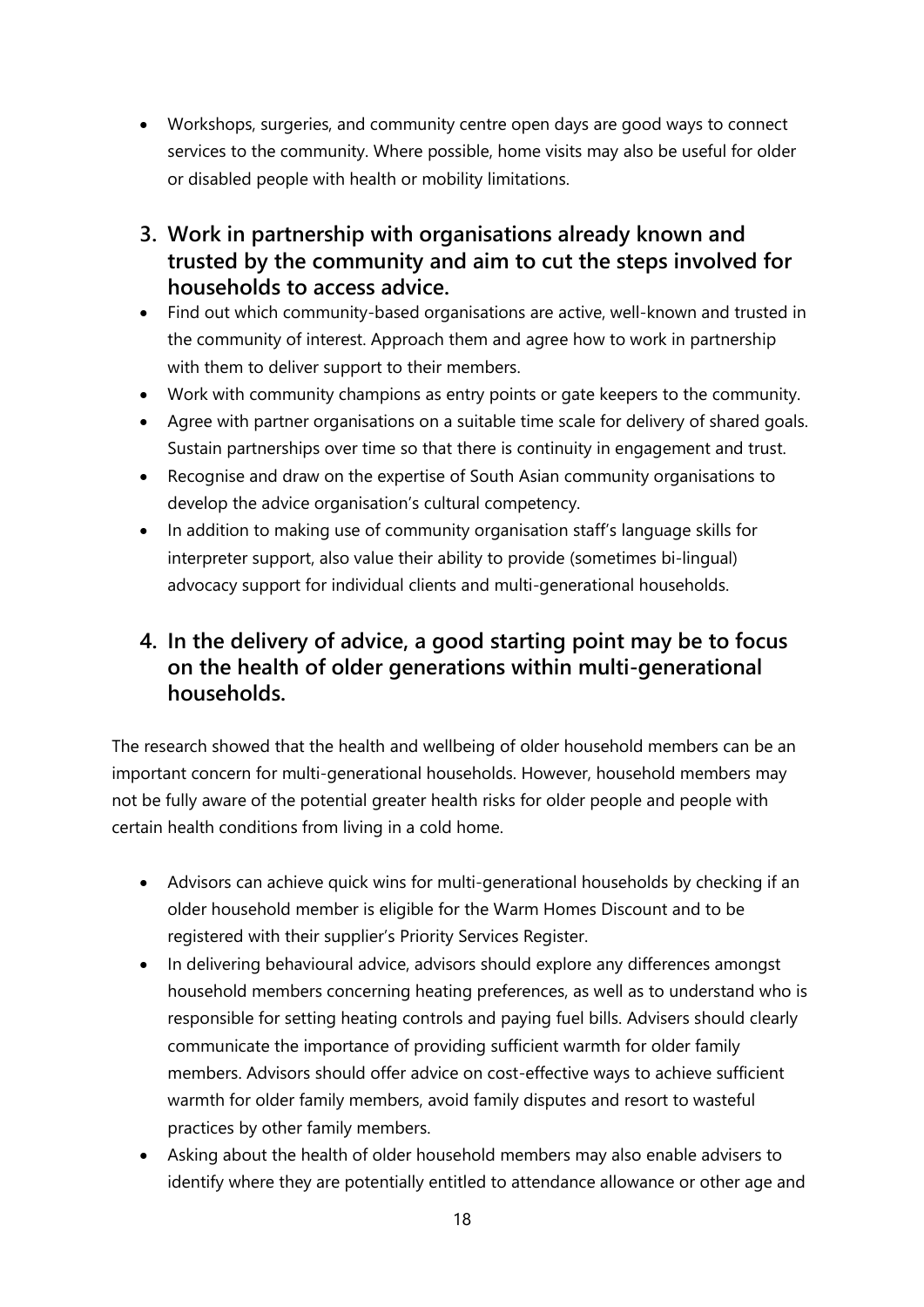disability-related benefits. This in turn may provide a route to eligibility for funding to pay for insulation measures and the heating system of a home.

## **5. Explain the reason for asking apparently intrusive questions about income, health and household composition.**

The research showed that individual members of a multi-generational household may be unwilling to discuss financial matters openly with other household members across generations. Advisors should explain the purpose of asking about household income. Advisors may need to ask for income information from more than one member of a multigenerational household to get a full understanding of household income. Similar considerations may apply to questions about health status and household composition.

## **6. Recognise the more complex energy practices and likely greater than average energy consumption of multi-generational households.**

The research indicated that, reflecting the larger overall number of people in the household and differing daily routines of individuals across the different generations, a multigenerational household is likely to use more electricity than the average household.

- An advisor should take time to get an overall picture of energy usage patterns and how the individual's own energy usage fits into that.
- Advisors should aim to provide advice that fits with the actual roles of the advice recipient and recognise the limitations of advice aimed at changing the practices of other members of a multi-generational household.
- Be realistic about what behavioural change advice can be accommodated within the context of previously negotiated or established arrangements for cooking, washing-up and bathing/showering in multi-generational households. It may be more realistic to concentrating on offering advice on practices that won't impinge on these arrangements, such as taking shorter showers.

The research indicated that multi-generational households may have more than one fridge and/or freezer for storing food. This may be in part reflect greater-than-average food storage requirements of large households but may also be about separate storage for different generations.

• An energy advisor may choose to focus on recommendations around replacing a very old appliance with newer, more energy efficient model, regularly defrosting appliances, or tips on how to avoid under-full freezers or overloaded fridges.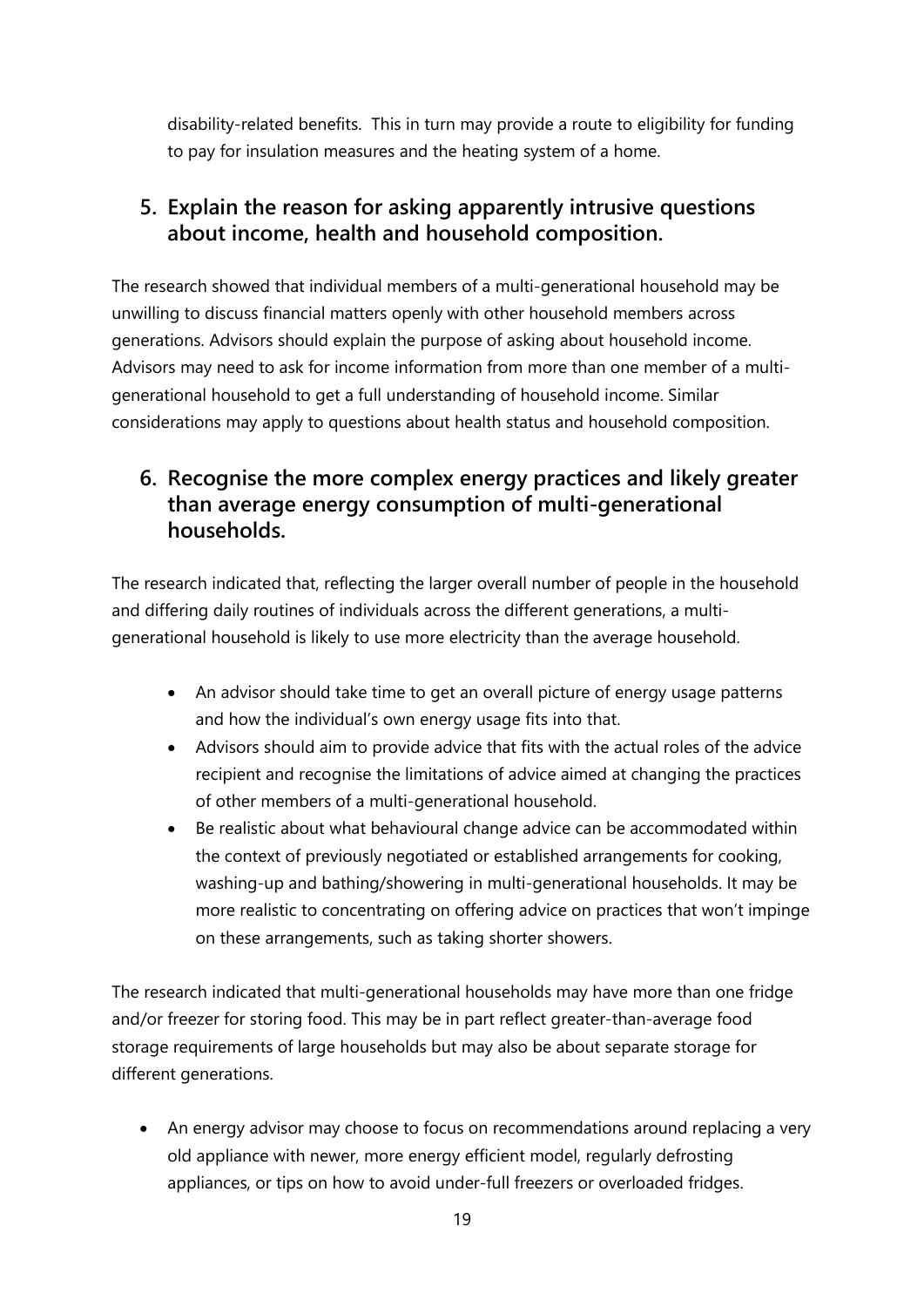#### **7. Use interpreter services to support effective advice delivery.**

- Language can be a key barrier experienced by older generations from South Asian backgrounds. Interpreters can help make sure information is understood by the advisor and the client, including where misunderstanding may be due to cultural differences. Whilst an independent professional interpreter will not advocate on behalf of a client, a community organisation staff member may additionally offer advocacy support to the person receiving advice and/or mediate cultural sensitivities around advice.
- Advisors should beware of relying on family members to act as interpreter during advice delivery sessions. A person may be unwilling to discuss their health or financial issues openly with another family member. An independent interpreter is a neutral third party and has no influence over the decisions by the service provider or the client.<sup>6</sup>

## **8. Focus on developing early intervention rather than crisis services.**  Wherever possible, advisors should aim to reach individuals and families within older and multi-generational South Asian households as part of general advice delivery services. Outreach and partnership with community organisations can support awareness of good household energy practices. As with other groups, the aim should be to minimise the need

for crisis services for households in fuel debt or where households experience health risks due to living in a cold home.

## **9. Employ volunteers and staff from the South Asian community.**

Energy advice services should, as far as possible, ensure their workforce reflects the profile of the communities they serve. The research showed that people from South Asian communities may not be aware of the paid employment opportunities in energy advice. Recruiting student volunteers from a South Asian background may offer a low-cost way to enable awareness raising in these communities and a route to employment. However, a more sustainable strategy is to recruit and train staff from South Asian and other underrepresented cultural backgrounds as paid advisors. This will bring additional benefits for organisational diversity and overcome language and cultural barriers to serve different communities.

## **10. Shape existing services to better meet the needs of the community.**

<sup>6</sup> [Translation and interpreting -](https://www.bristol.gov.uk/people-communities/translation-and-interpreting) bristol.gov.uk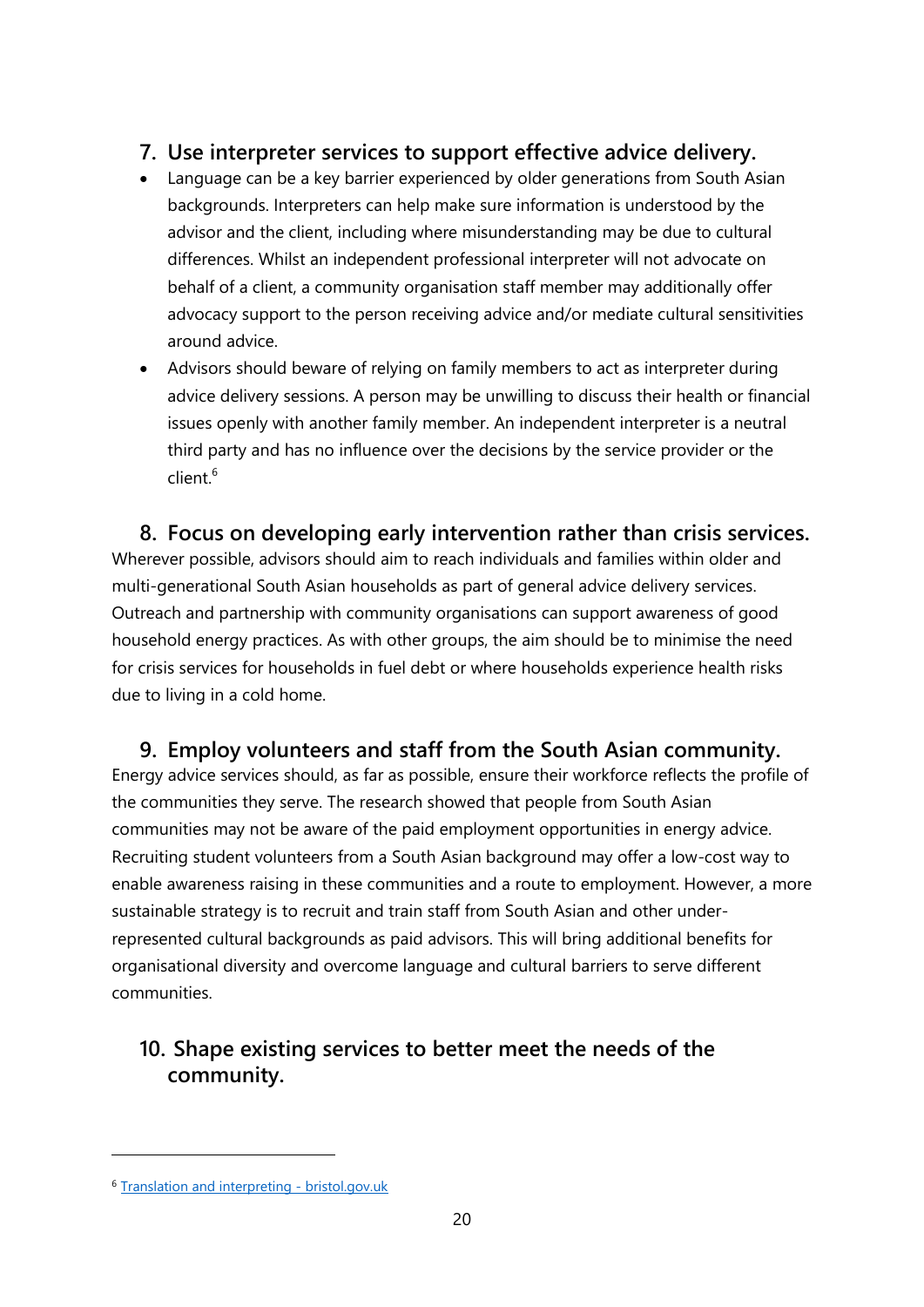When reviewing service delivery, there should be a recognition of the distinctive needs of households from different ethnic and cultural backgrounds as well as different household structures, including multi-generational households.

Service models should also consider how they can equip household members with relevant financial and budgeting skills to better plan and manage their energy usage and fuel costs.

# <span id="page-20-0"></span>**Influencing the design of domestic energy performance schemes**

The research found that most of the household representatives interviewed weren't aware of available grant and loan schemes for improving the energy performance of homes, such as the ECO schemes. It also found evidence that amongst the South Asian community of Bristol, some older people and people with long term health conditions living in multigenerational households are not claiming age- or disability-related benefits for which they are potentially eligible. The research also found that adult members of multi-generational households may not know or feel comfortable discussing their combined household income, either with the adult generation above/below them in the household or with other people. The disproportionate effect of Covid on South Asian households showed that housing conditions, economic factors, health status and where people live contributed to higher death rates for some ethnic groups, including people from Bangladeshi, Pakistani, Indian, mixed and other ethnic backgrounds. 7

The England definition of fuel poverty (now Low Income Low Energy Efficiency or LILEE) adjusts the definition of 'low income' to reflect household size in recognition that a larger household will require a larger income<sup>8</sup>. However, for practical reasons, national energy efficiency policies tend to set a single upper income threshold route for income-based targeting. The proposed target for ECO4 is a single household income cap of £31,000 which is likely to be below the combined household income of many multi-generational households with high household costs. Some of the households in this study who live in homes in bands E, F or G (or in older homes with no EPC, which are likely to be E or worse) would be likely to qualify via proxy targeting. Others are likely to qualify based on NHS referrals, where a member of the household has a condition that could be severely impacted by living in a cold home (respiratory, cardiovascular, limited mobility or immune suppressed conditions). However, if an actual NHS referral is required, this could lead to some households missing out. The ECO4 consultation included provision for incentivising innovative methods to more accurately target low income and vulnerable households. This could provide opportunities for targeting multi-generational households with low income

<sup>7</sup> [Why have Black and South Asian people been hit hardest by COVID-19? -](https://www.ons.gov.uk/peoplepopulationandcommunity/healthandsocialcare/conditionsanddiseases/articles/whyhaveblackandsouthasianpeoplebeenhithardestbycovid19/2020-12-14) Office for National Statistics [\(ons.gov.uk\)](https://www.ons.gov.uk/peoplepopulationandcommunity/healthandsocialcare/conditionsanddiseases/articles/whyhaveblackandsouthasianpeoplebeenhithardestbycovid19/2020-12-14)

<sup>&</sup>lt;sup>8</sup> A household is classed as being in fuel poverty if: The household's fuel poverty energy efficiency rating\* is Band D or below and their disposable income (after housing and fuel costs) is below the poverty line. See Fuel [poverty factsheet 2020 data \(publishing.service.gov.uk\)](https://assets.publishing.service.gov.uk/government/uploads/system/uploads/attachment_data/file/966517/Fuel_Poverty_Factsheet_2019_data.pdf)